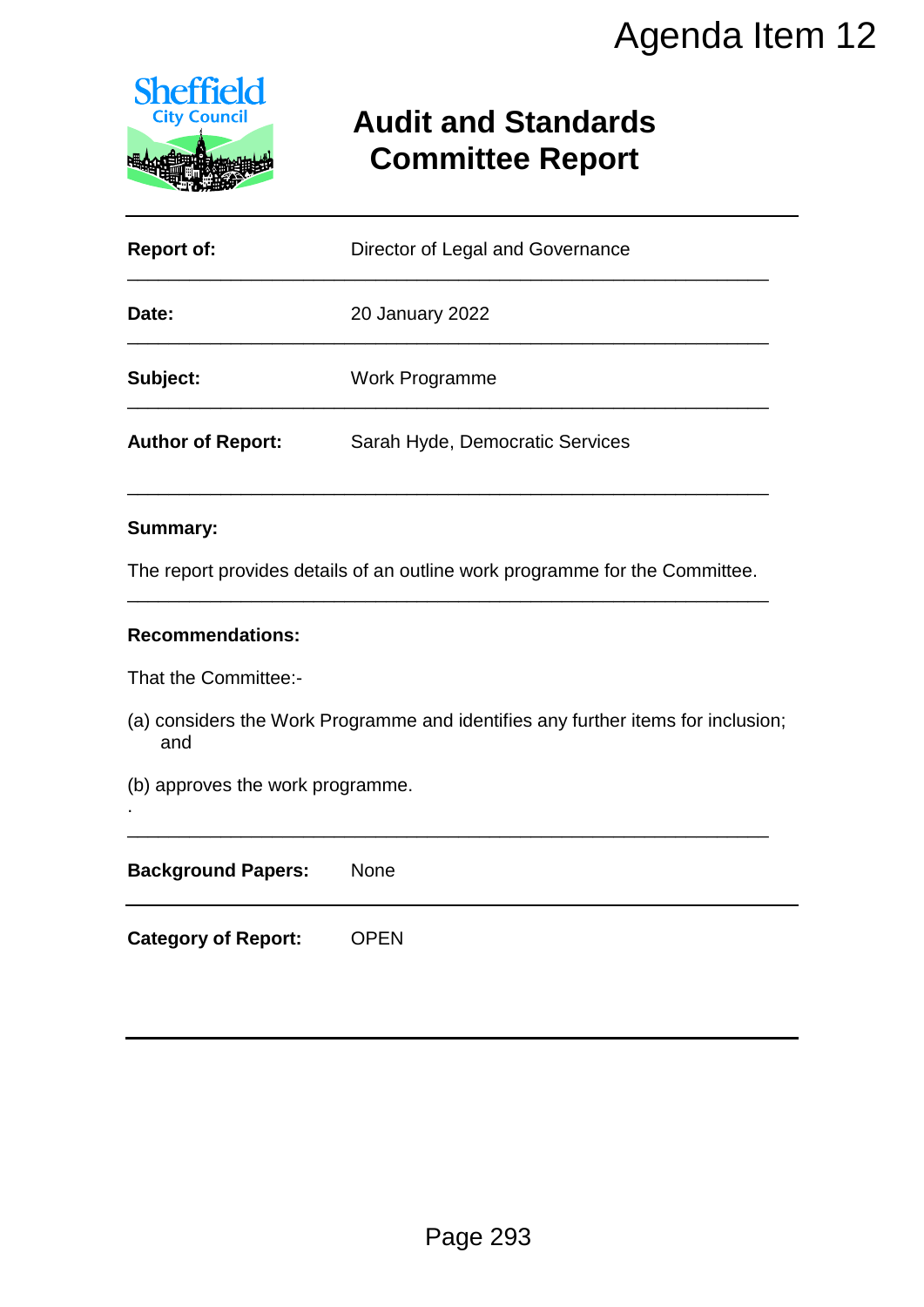## **Statutory and Council Policy Checklist**

| <b>Financial Implications</b>                                            |  |  |  |
|--------------------------------------------------------------------------|--|--|--|
| <b>NO</b><br>Cleared by:                                                 |  |  |  |
| <b>Legal Implications</b>                                                |  |  |  |
| Cleared by:<br><b>NO</b>                                                 |  |  |  |
| <b>Equality of Opportunity Implications</b>                              |  |  |  |
| Cleared by:<br><b>NO</b>                                                 |  |  |  |
| <b>Tackling Health Inequalities Implications</b>                         |  |  |  |
| $\overline{NO}$                                                          |  |  |  |
| <b>Human rights Implications</b>                                         |  |  |  |
| NO:                                                                      |  |  |  |
| <b>Environmental and Sustainability implications</b>                     |  |  |  |
| <b>NO</b>                                                                |  |  |  |
| <b>Economic impact</b>                                                   |  |  |  |
| <b>NO</b>                                                                |  |  |  |
| <b>Community safety implications</b>                                     |  |  |  |
| <b>NO</b>                                                                |  |  |  |
| <b>Human resources implications</b>                                      |  |  |  |
| <b>NO</b>                                                                |  |  |  |
| <b>Property implications</b>                                             |  |  |  |
| <b>NO</b>                                                                |  |  |  |
| Area(s) affected                                                         |  |  |  |
| <b>NONE</b>                                                              |  |  |  |
| Is the item a matter which is reserved for approval by the City Council? |  |  |  |
| <b>NO</b>                                                                |  |  |  |
| <b>Press release</b>                                                     |  |  |  |
| <b>NO</b>                                                                |  |  |  |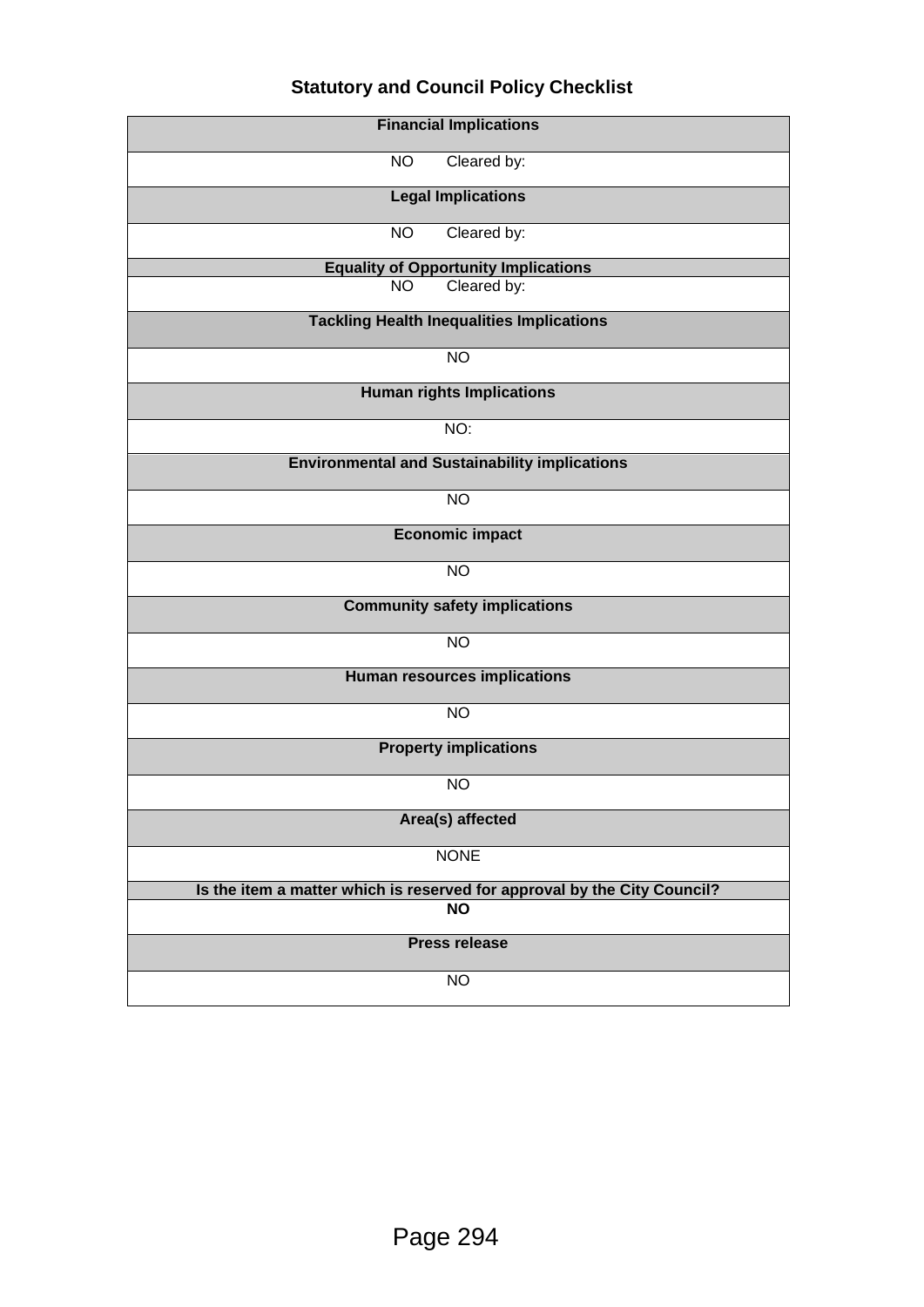#### **WORK PROGRAMME**

#### 1. **Purpose of Report**

1.1 To consider an outline work programme for the Committee.

#### 2. **Work Programme**

- 2.1 It is intended that there will be at least five meetings of the Committee during the year with three additional meetings arranged if required. The work programme includes some items which are dealt with at certain times of the year to meet statutory deadlines, such as the Annual Governance Report and Statement of Accounts, and other items requested by the Committee. In addition, it also includes standards related matters, including an annual review of the Members Code of Conduct and Complaints Procedure and an Annual Report on the complaints received.
- 2.2 An outline programme is attached and Members are asked to identify any further items for inclusion.

#### 3. **Recommendation**

- 3.1 That the Committee:-
	- (a) considers the Work Programme and identifies any further items for inclusion; and
	- (b) approves the work programme.

### **Gillian Duckworth Director of Legal and Governance**